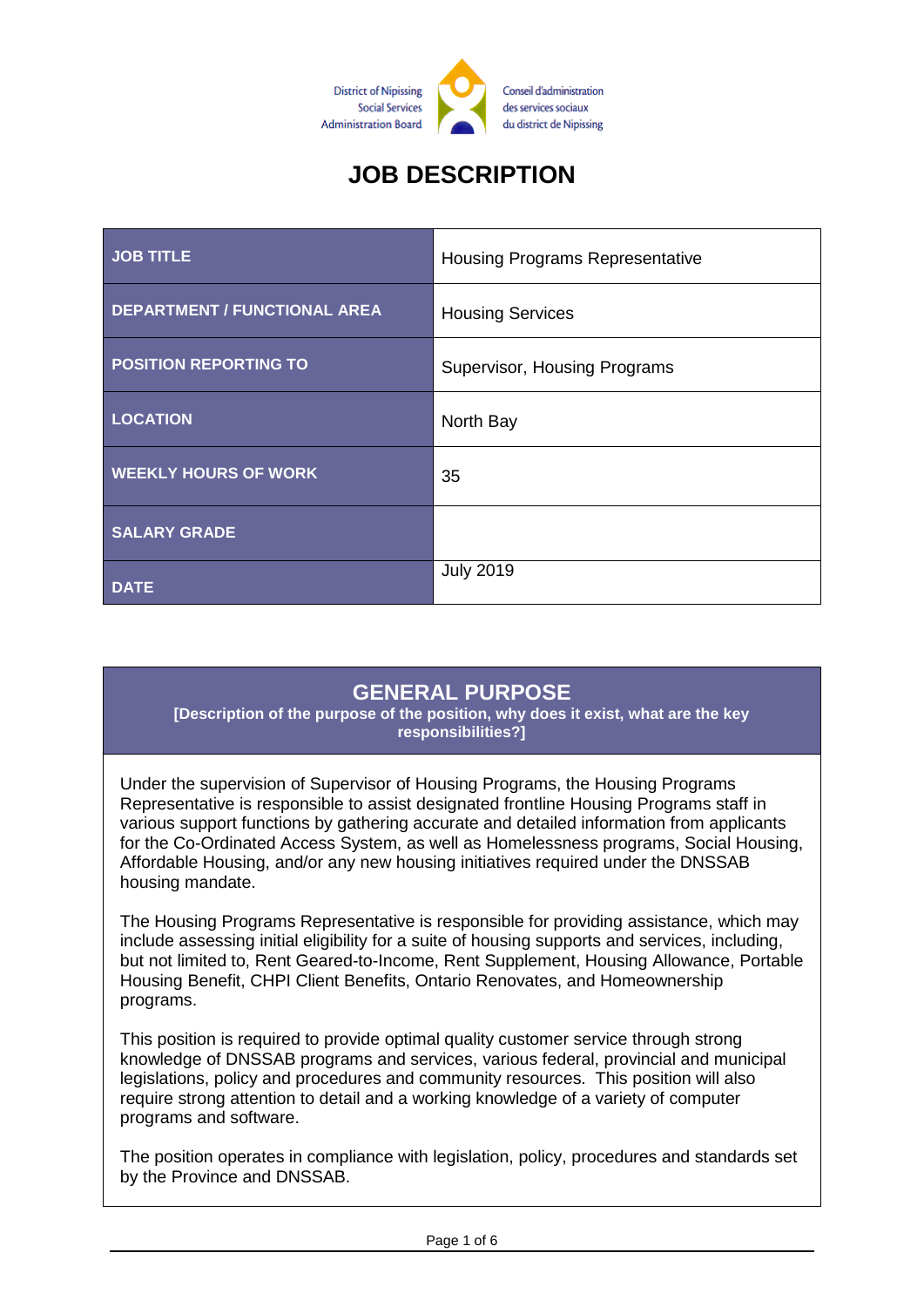## **KEY ACTIVITIES**

**[Name and list under each the key activities of the position and percentage estimate of time for each section]**

#### **Receives calls, inquiries, and required documentation for the Co-Ordinated Access System and ensures accurate assessments are completed to support the delivery of these programs within the department by:**

- 1. Responding to client inquiries and resolving client service issues and concerns through assessment and response;
- 2. Referring more complex inquiries or urgent matters to appropriate Housing Programs staff and/or other service providers;
- 3. Receiving and processing program documentation as directed and updating case notes and files;

**50%**

- 4. Verifying program documentation for discrepancies and errors and referring these to appropriate staff;
- 5. Assisting clients with filling out Co-Ordinated Access System applications, and ensuring required documentation is received;
- 6. Preparing necessary letters, memos, forms and reports as required;
- 7. Assisting Housing Programs staff in making client contact or client follow up as required.

#### **Determination of initial eligibility or ineligibility for supports by:**

- 1. Collecting personal information to determine if the applicant's circumstances fall within the eligibility criteria described in provincial legislation, service manager local rules, policy and procedures; 2. Providing excellent attention to detail when reviewing identification and required supportive documentation to ensure applications are processed quickly and
- efficiently; 3. Liaise with Housing Programs staff, provide accurate information and assessment to request approval to follow through with decision to approve application; **30%**
- 4. Communicating with the applicant to ensure any required or missing documentation to meet local rules and legislative requirements is submitted in a timely manner;
- 5. Entering household information in required technology data bases to ensure client records are accurate and up-to-date.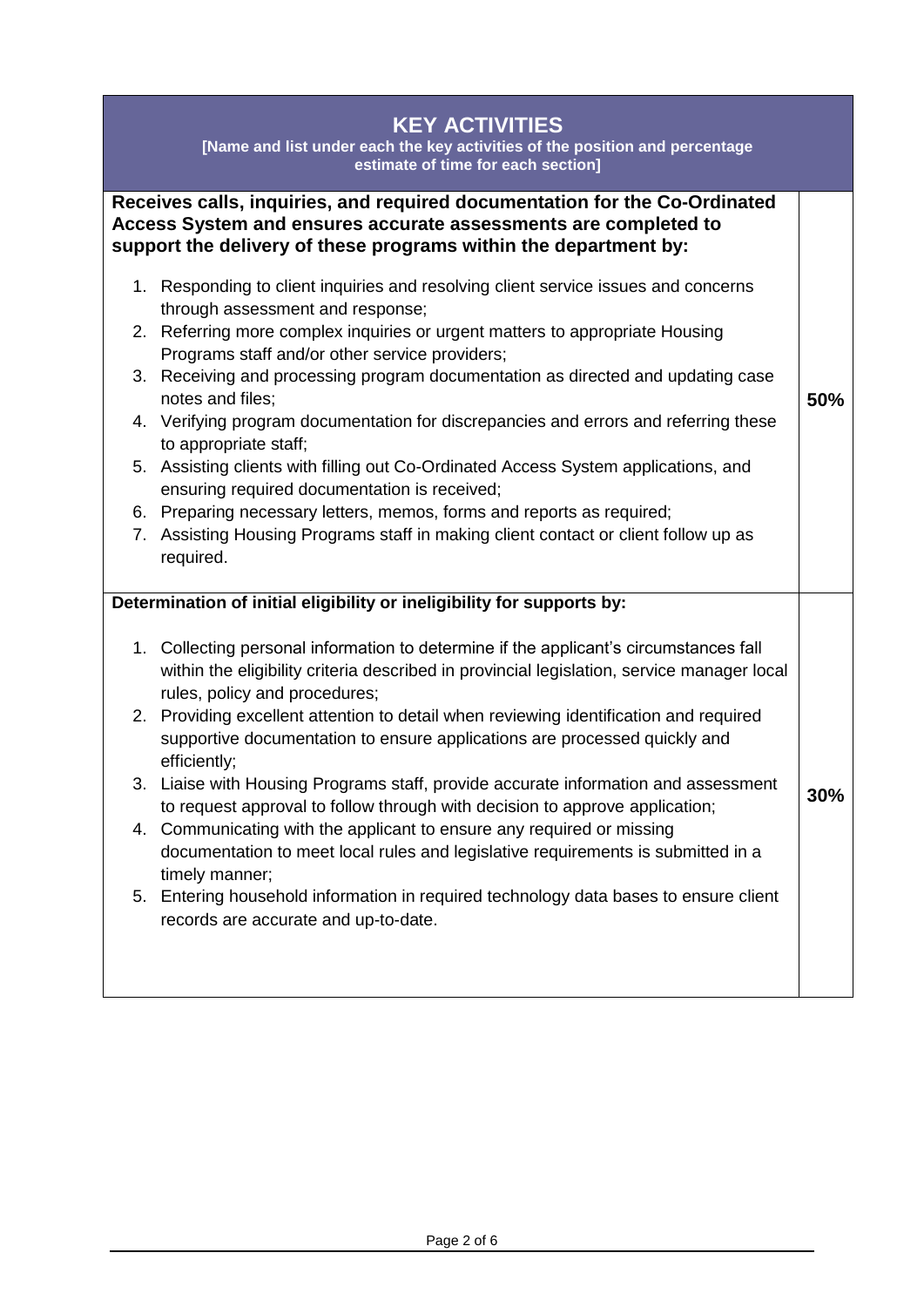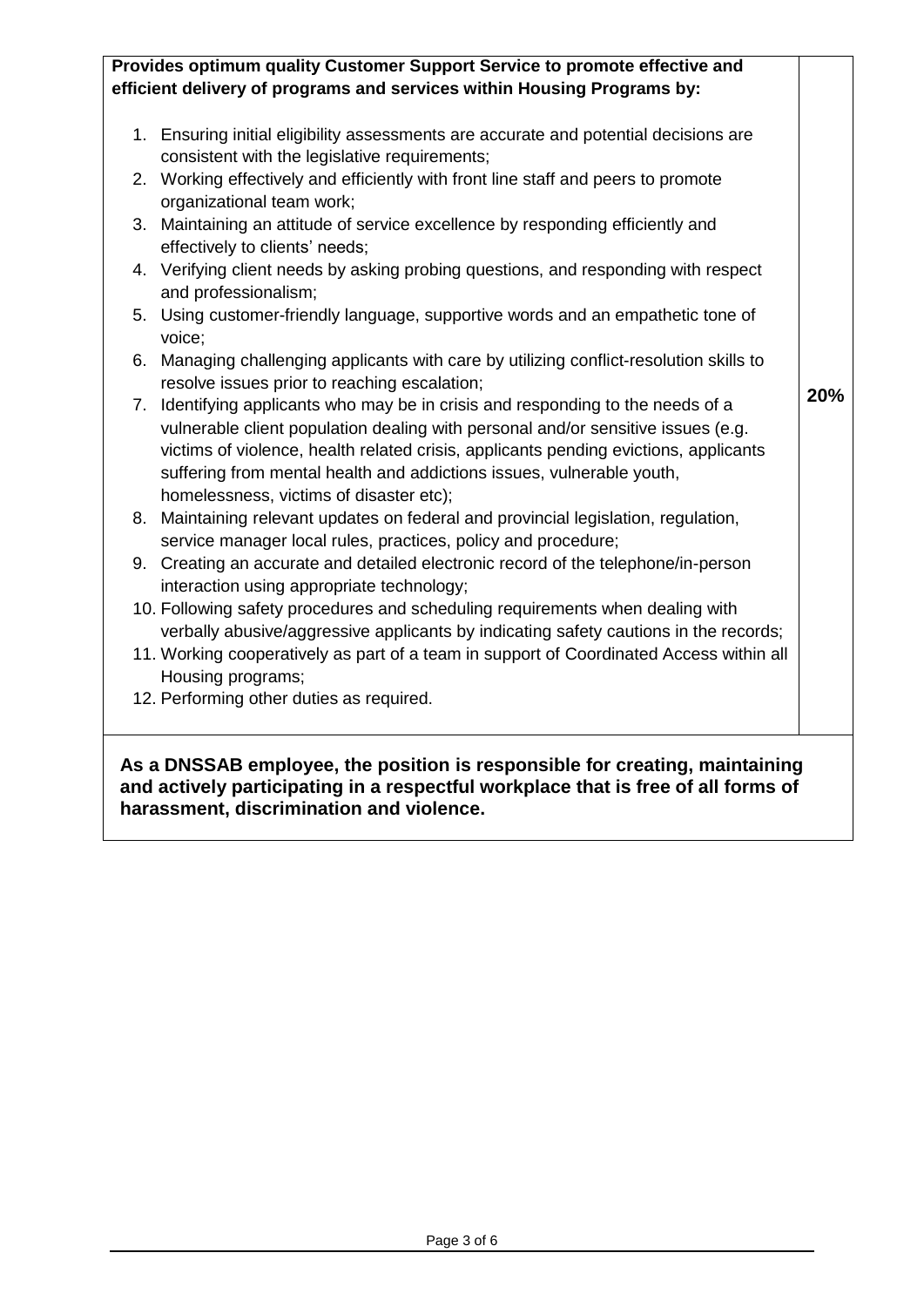# **QUALIFICATIONS**

- Two year post-Secondary Diploma in Office Administration, Social or Human Service or related field, or acceptable combination of education and experience;
- Two (2) years' experience in a front line role preferably in social housing or homelessness program delivery, and/or property management;
- Previous experience in an office administration or customer service role;
- Good knowledge of Bill 140 *Strong Communities through Affordable Housing Act, 2010*, the *Housing Services Act, 2011* and Regulations, and the *Residential Tenancies Act, 2006*;
- General knowledge of the full range of programs delivered by DNSSAB including Housing Services, Children's Services, and Ontario Works;
- Proficient in the use of computers, with the ability to produce spread sheets, correspondence, reports and presentations using applications including Word, Excel, Power Point, Outlook;
- Excellent interpersonal, communication, presentation negotiation skills, conflict resolution skills;
- Ability to analyze complex situations and make sound recommendations;
- Demonstrated regular attendance in keeping with the Board's Attendance Management Policy;
- Respect of confidentiality.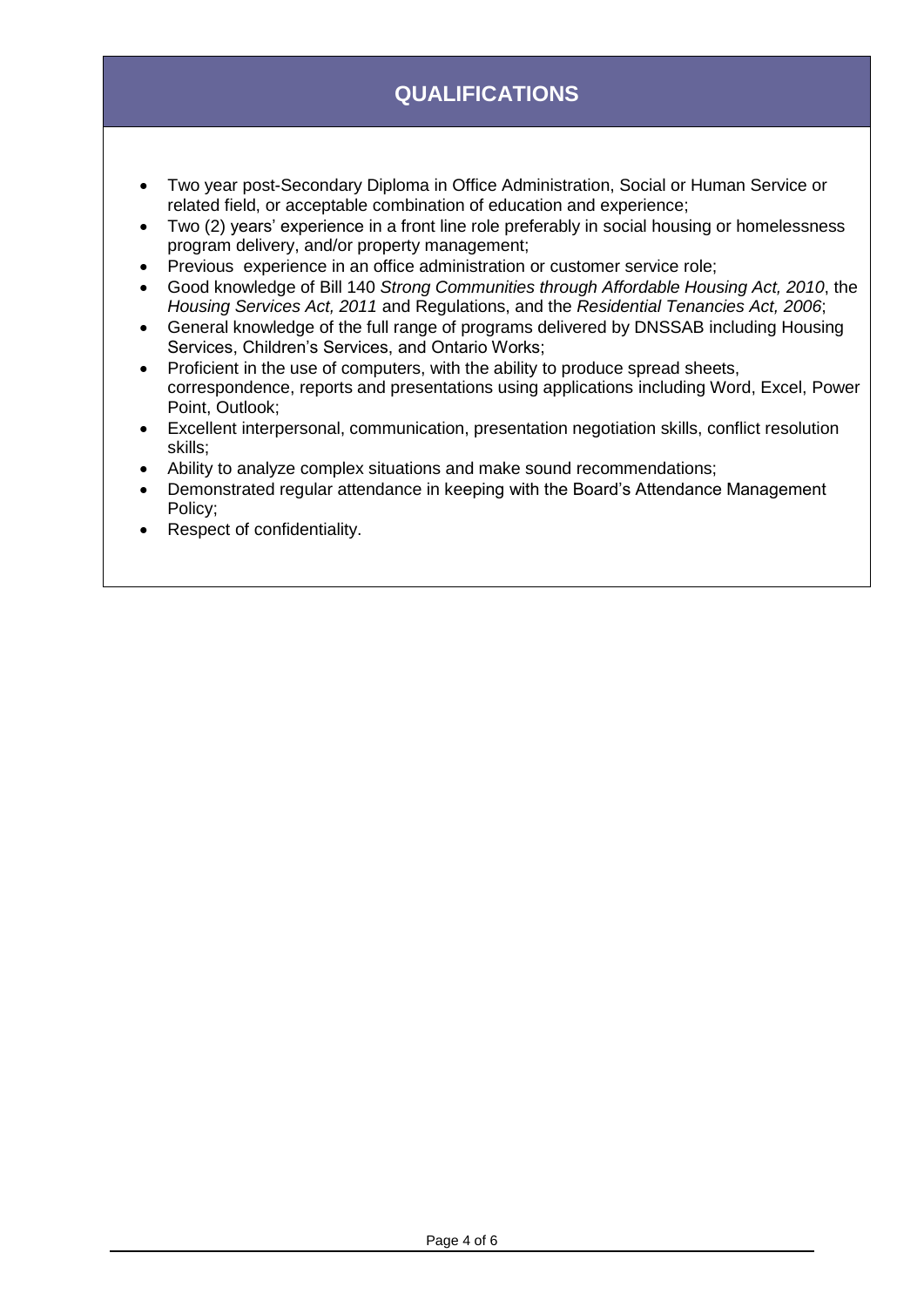# **COMPENSABLE FACTORS**

### **KNOWLEDGE**

**[This subfactor measures the general knowledge and specialized or vocational training necessary to perform the job duties in a satisfactory manner and has no relationship to the academic achievement of an employee. The degree levels are normally expressed in terms of formal education or equivalent. Similar levels of achievement can be obtained through related experience, courses or self-improvement.]**

College: 2 years or equivalent.

#### **EXPERIENCE**

**[Should be considered when the degrees of knowledge are established. It serves as a scale of measurement for the amount of practical experience that an average individual having the appropriate theoretical knowledge, specific education and specialized training, would require to be able to perform the job duties.]**

Two (2) years' experience.

#### **JUDGEMENT**

**[Measures the choice of action required in applying methods, procedures, or policies to complete the tasks.]**

The job requires the application of established methods or procedures. Work may involve a choice of methods.

#### **MENTAL EFFORT**

**[Measures the period of time wherein mental, visual and/or aural attentiveness is required on the job. Both the frequency and duration of the effort are to be considered.]**

Continuous periods of short duration.

#### **PHYSICAL ACTIVITY**

**[Measures the physical activity by the type and duration required to perform the duties.]**

Light activity / intermediate duration.

#### **DEXTERITY**

**[Measures the level of dexterity required by a job. The levels of manual dexterity are determined by considering the elements of speed and/or accurate hand/eye (or hand/foot) coordination. Movements can be either fine or coarse.]**

Employee is required to perform tasks that demand the accurate coordination of fine movements, where speed is a secondary consideration.